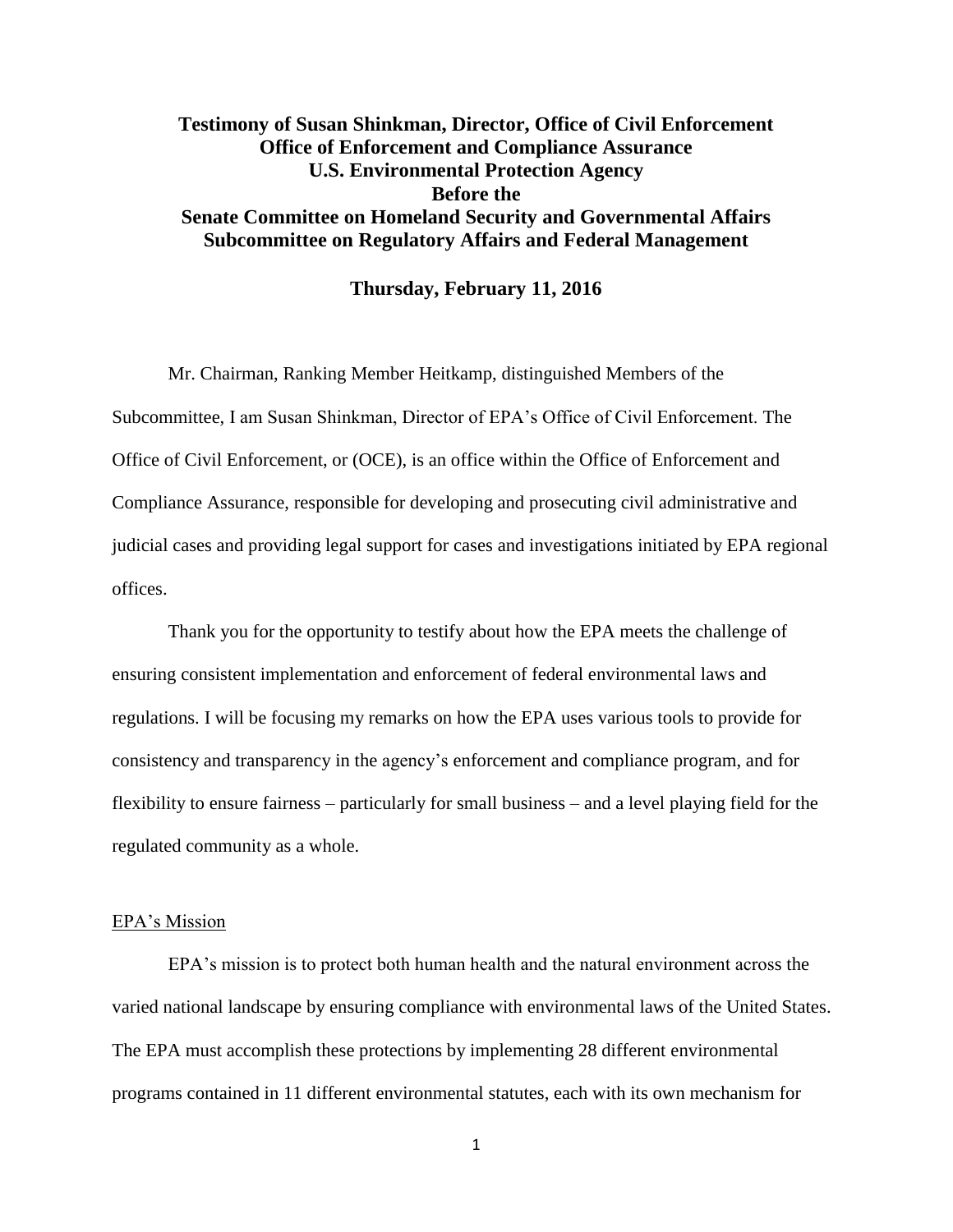achieving its goals. Because most of these laws also provide for states and tribes to implement these statutory programs, the EPA often has the dual role of maintaining a significant federal enforcement program while promoting effective state and tribal enforcement.

#### Consistency in Enforcement

Most EPA programs are implemented by the ten regional offices, with Headquarters maintaining responsibility for national program oversight and direction. The regional offices support the national programs while tailoring their expertise and work to address regional issues. They also work with their state, local and tribal counterparts to ensure that EPA's work, as appropriate, complements state and tribal environmental priorities.

The Enforcement and Compliance Assurance program employs statute-specific policies and guidance to address compliance monitoring, enforcement responses to violations, and penalty assessment, all of which were created to provide consistency across the regions and Headquarters. Cross-statutory policies include guidance on the use of expedited settlements with lower penalties for prompt compliance, guidance on evaluating a violator's ability to pay civil penalties, policies providing for substantial penalty reductions for large and small businesses and communities that self-disclose and promptly correct violations, the Supplemental Environmental Projects Policy, and model administrative orders and judicial consent decrees.

### The Need for Flexibility

The EPA recognizes that unique or differing circumstances may be faced by different members of the regulated community. For example, the fact that enforcement actions in different locations for the same type of violation may result in different penalties does not necessarily indicate an inconsistency or disparity. Instead, the flexibilities inherent in the enforcement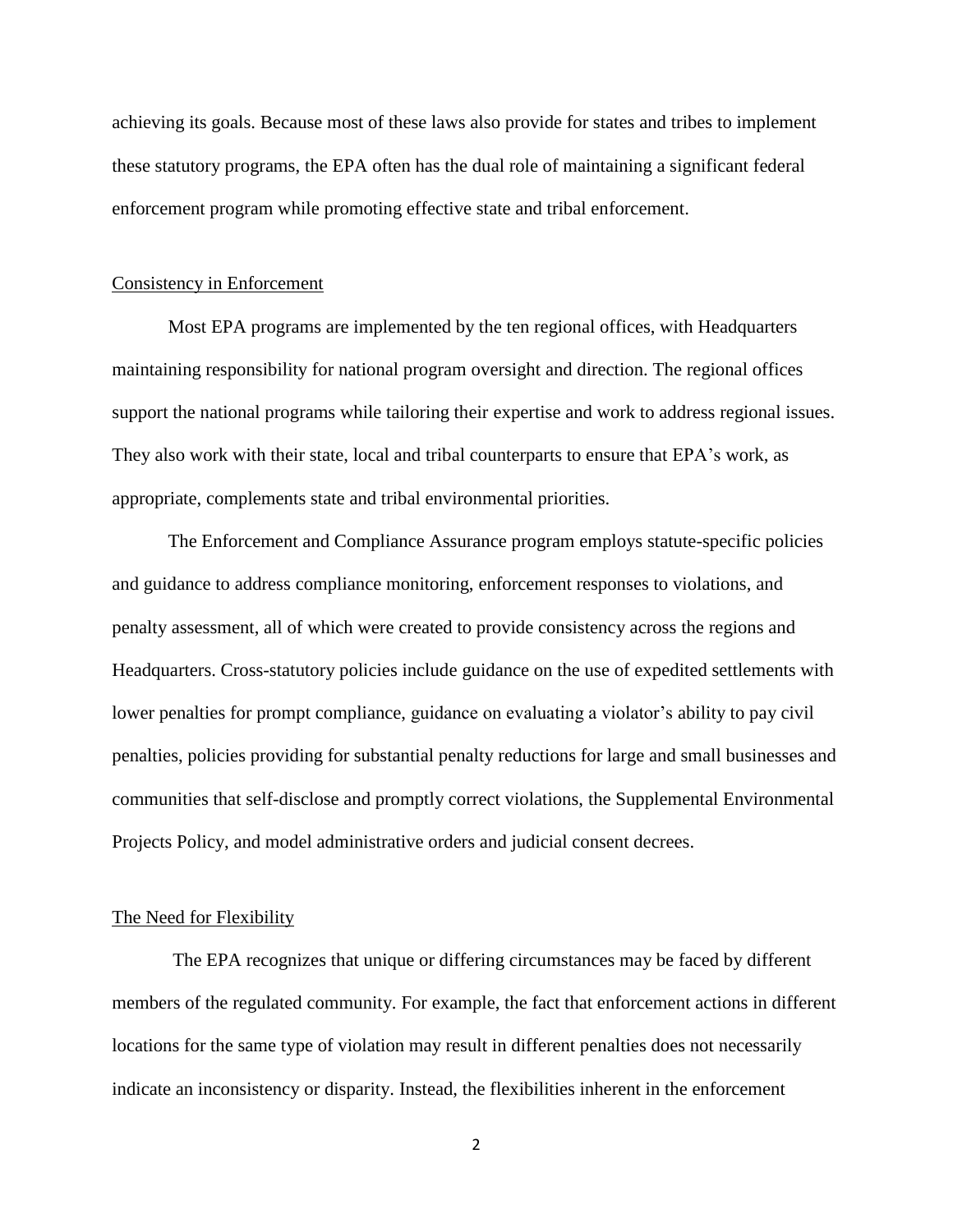program may allow for a lower penalty to reflect mitigation or a supplemental environmentally beneficial project that a settling party agreed to undertake, or that one party was a small business whose financial resources were taken into account as provided in our policies for determining penalties. A higher penalty could reflect exacerbating circumstances, such as the duration of the violation or the severity of any environmental damage that resulted from the violation.

While penalties are an important tool to encourage compliance and ensure that a violator does not obtain an unfair competitive economic advantage over its competitor who complied with the law – the ultimate goal of the program is to obtain compliance with the environmental laws of the United States. In addition, the EPA uses a range of strategies, including compliance assistance techniques, like web-based information, regulatory fact sheets and implementation manuals, webinars and workshops. We actively engage in compliance monitoring activities, such as collecting and reviewing compliance information reported by facilities, conducting inspections and performing compliance evaluations. The EPA offers compliance incentives, such as favorable settlements through EPA's new e-Disclosure Audit Policy or its Small Business Compliance Policy. And, where necessary, we take enforcement actions.

#### Compliance Incentives and Support for Small Businesses

The EPA recognizes the role and position of small businesses in the nation's economy, and the kinds of challenges they face. To that end, the Agency has developed innovative compliance assistance tools to help the regulated community understand and comply with environmental requirements – particularly small businesses. First, the EPA prepares Small Entity Compliance Guides when a rule may have a significant economic impact on small entities, pursuant to the Small Business Regulatory Enforcement Fairness Act (SBREFA). These Compliance Guides explain in plain English the actions that a small entity must take to comply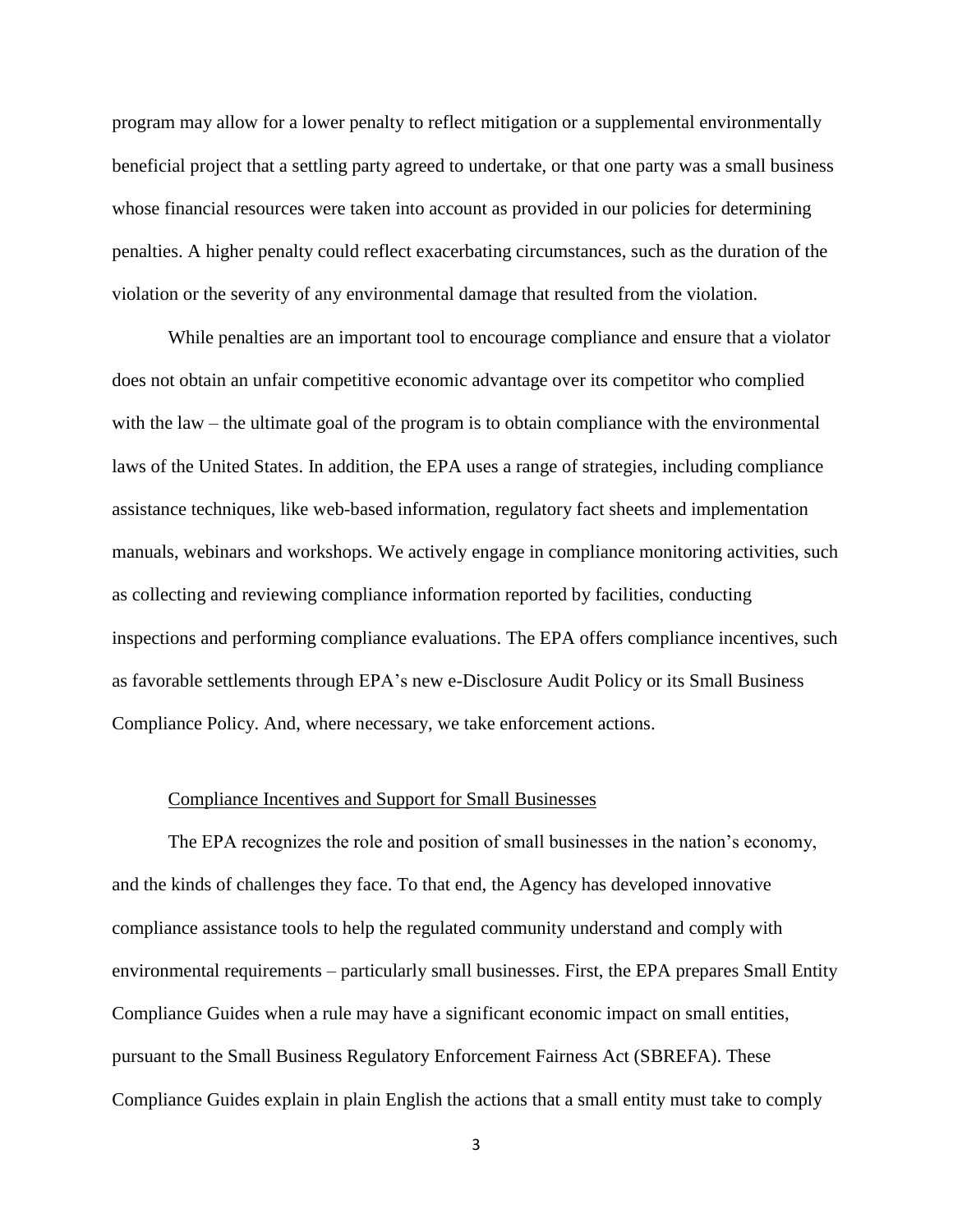with the rule. Second, the EPA works with outside organizations to operate 15 web-based Compliance Assistance Centers that have received over 2.5 million visitors in FY 2015. The EPA also maintains a number of topic specific hotlines for responding to requests for information.

EPA's enforcement policies and practices are also designed to accommodate small businesses. For example, whenever the EPA conducts an inspection of a small business, we provide a handout with information related to the rights of a small business under SBREFA, and other information and opportunities for assistance. In addition, each of the statute-specific penalty policies can be scaled according to the size of the business, ensuring that the penalties sought for a violator are proportional. Moreover, under our Small Business Compliance Policy, the EPA will eliminate or significantly reduce penalties for small businesses that voluntarily discover violations of environmental law and promptly disclose and correct them. In recognition of these efforts, the Small Business Administration has given EPA's Enforcement and Compliance Program as it affects small businesses an "A" rating every year since 2005.

# Overview of the Enforcement Process

EPA's regional offices, together with their state, local and tribal partners, monitor compliance through inspections of facilities and other activities to gather compliance-related information. During an inspection, inspectors record observations of fact and identify any areas of concern. At the conclusion of the inspection, the inspector will discuss those observations with the regulated entity and answer questions. After an inspection is completed, the results of the inspection will be reviewed by the inspector's supervisor. If follow-up is determined to be appropriate under the statute-specific enforcement response policy, the EPA will work with the regulated entity to remedy the violation and resolve the enforcement action. The vast majority of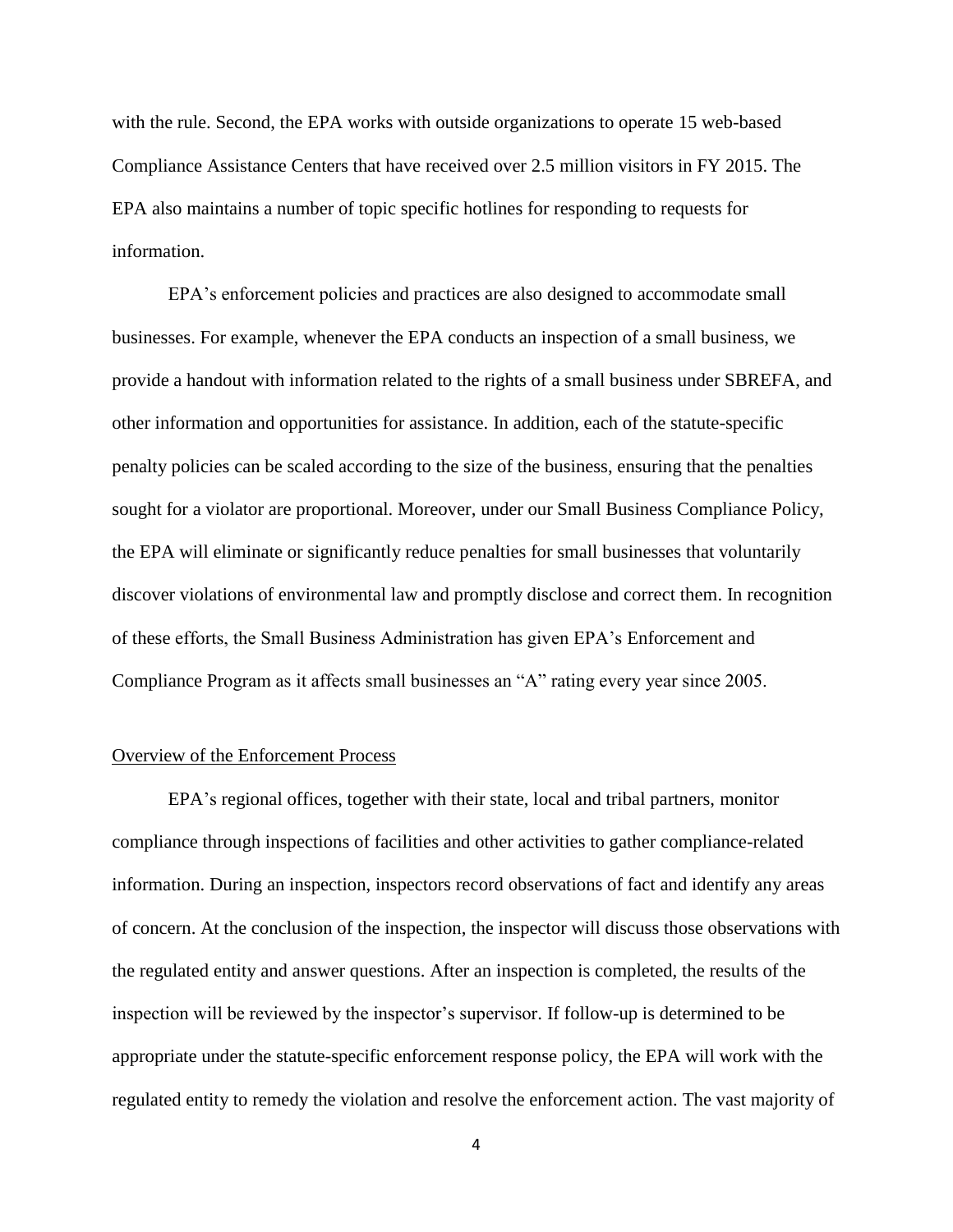all cases brought by the EPA are resolved on consent, through a mutually agreeable settlement. Most cases, approximately 90 percent, are handled administratively, while larger, more complex matters are usually handled as civil judicial cases, in conjunction with the U.S. Department of Justice. Civil judicial cases are often brought jointly by both the EPA and states. EPA's objective in all cases is to secure compliance with the law in order to protect the environment and to safeguard communities from exposure to unhealthy pollutants and to ensure a result that is fair – to the defendant, to the defendant's competitors, and to the public affected by the violations.

In light of constrained budgetary resources, the EPA is continuing to seek new and innovative ways to increase compliance and reduce pollution in our enforcement and compliance cases. As an example, Next Generation Compliance includes innovative approaches to settlements, permits and rulemaking with compliance drivers built in, such as fenceline monitoring of air emissions, e-reporting, and public posting of environmental monitoring data to increase transparency. These tools promote efficiency and cost savings to industry, small businesses, and the government. Real time data enables increased protection of public health and the environment.

# Penalties

 Deterrence is an important goal of penalty assessment. Penalties seek to achieve deterrence by removing any significant economic benefit resulting from noncompliance – this levels the playing field by preventing companies that break the law from having an unfair competitive advantage over companies that are in compliance with the law. In addition, a penalty includes an amount beyond recovery of the economic benefit to reflect the seriousness of the violation. The portion of the penalty that recovers the economic benefit of noncompliance is referred to as the "economic benefit component;" that portion of the penalty which reflects the